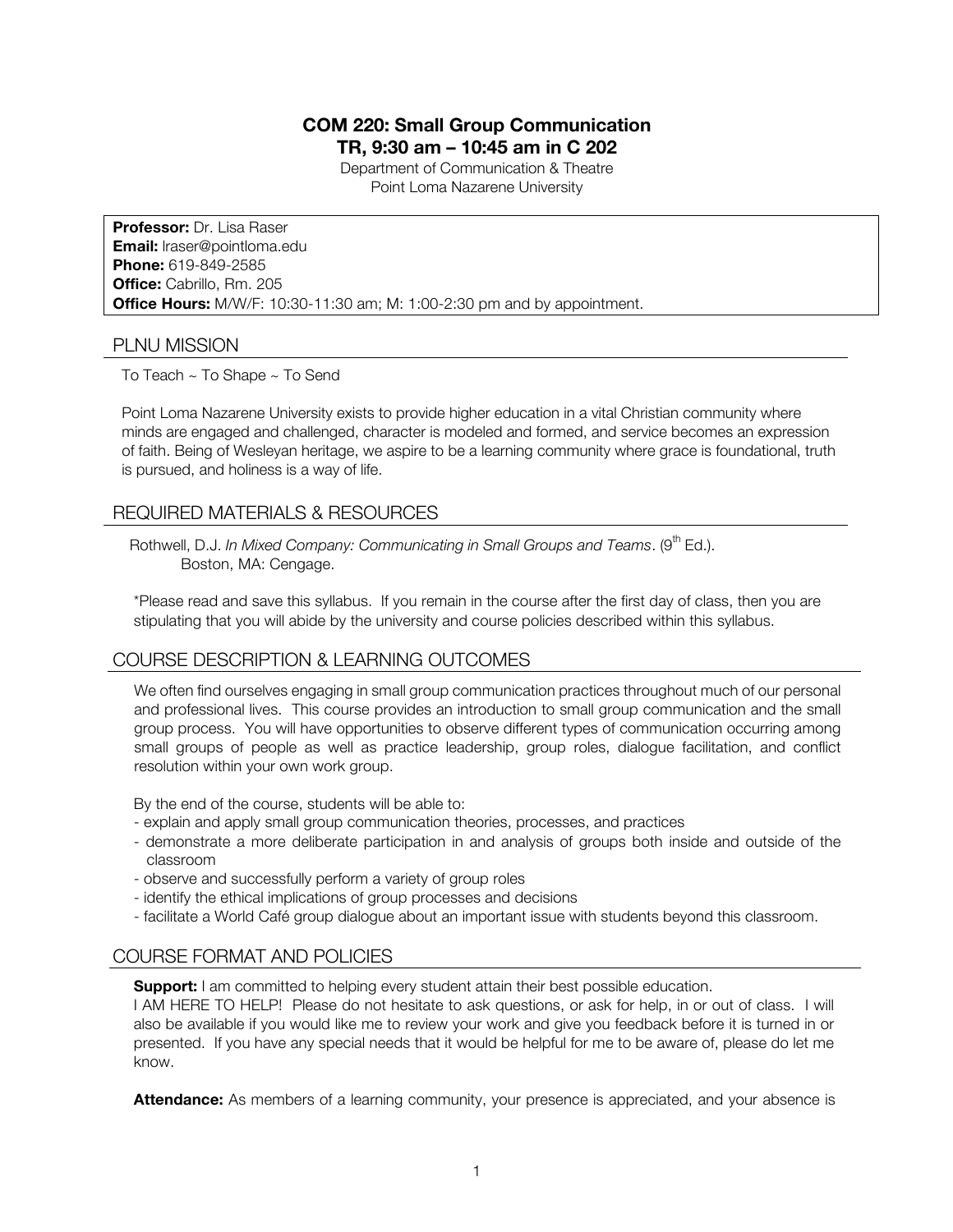noticed. The class sessions are set up to help people learn from each other (through discussions, activities, etc.) and you are expected to attend each class session. Everyone has useful and insightful information to offer to the class. Participation is the core of this work, and to help keep track of that, I take attendance.

You are allowed two (2) excused or unexcused absences in the course of the semester without penalty. The only absences excused after that will be university approved absences (see section below). It is your choice how you use these absences and it is encouraged that you use them wisely. Please note that these 2 absences DO include instances of illness and family obligations. Each absence over two will result in a 15-point deduction to your overall grade.

As noted in the University catalog: If you are absent from more than 10 percent of class meetings (3 classes), I have the option of filing a written report which may result in de-enrollment. If the absences exceed 20 percent (6 classes), you may be de-enrolled without notice. If the date of de-enrollment is past the last date to withdraw from a class, you will be assigned a grade of W or WF consistent with university policy in the grading section of the catalog. See **Academic Policies in the undergrad student catalog.** 

**University Approved Absences:** Absences for certain events and obligations recognized by the University (i.e.: participation in sports, debate, music tours, etc.) may be counted as "excused." Please notify me at least one week prior to such absences with documentation and contact information from the sponsoring program/department. You are responsible for making up all work missed due to absences in a timely manner, to be worked out ahead of time with me.

Late to Class/Leaving Early: It is an expectation of this class community that we begin our class time *together*, and complete our class time *together* each day. Instances of habitual lateness are a distraction to our class community and may impact your ability to participate fully in the course. Therefore, I do make note when you are late to class and habitual lateness will negatively impact your participation grade.

Being absent for more than 20 minutes during any part of a class period, whether at the beginning, middle, or end, will constitute an absence. Similarly, it is expected that you remain actively engaged in the classroom activities until the entire class has been dismissed for the day. Failure to do so will result in a deduction of your participation points for the course. If you absolutely must leave early one day for an important/legitimate/emergency reason, please approve it with me at the class period prior or via email. (Please arrange any meetings with your major adviser so that they do not conflict with your class schedule.) If you leave class early without timely notification/approval, it will negatively affect your course participation grade. Please talk to me early in the semester if you have any questions or concerns about this policy.

**Late Work/Make Up Work:** All work is expected on the planned "due dates" - at the beginning of the class period when they are due. In general, no late or makeup written assignments/presentations will be allowed. In the event of a documented personal emergency and at my discretion, makeup work *may* be accepted for half credit. If you are absent on the day of a test or a presentation, I will only consider a make-up opportunity if you have communicated with me in advance of your absence and you have a documented personal emergency. Depending upon the circumstance, a make up opportunity may not receive full credit.

**Incomplete:** Incompletes will only be granted under extreme circumstances, given reasonable justification.

**Electronic Devices:** The use of cell phones and laptops/tablets during class is prohibited unless I ask for them to be used as a specific part of a class activity. Please join me in turning off or silencing all cell phones, laptops, and similar electronic devices and keeping them out of sight for the duration of class. This policy was influenced by two important pieces of research: 1. Faria Sana, Tina Weston, and Nicholas J. Cepeda, "Laptop Multitasking Hinders Classroom Learning for Both Users and Nearby Peers," *Computers and Education* (March 2013): "We found that participants who multitasked on a laptop during a lecture scored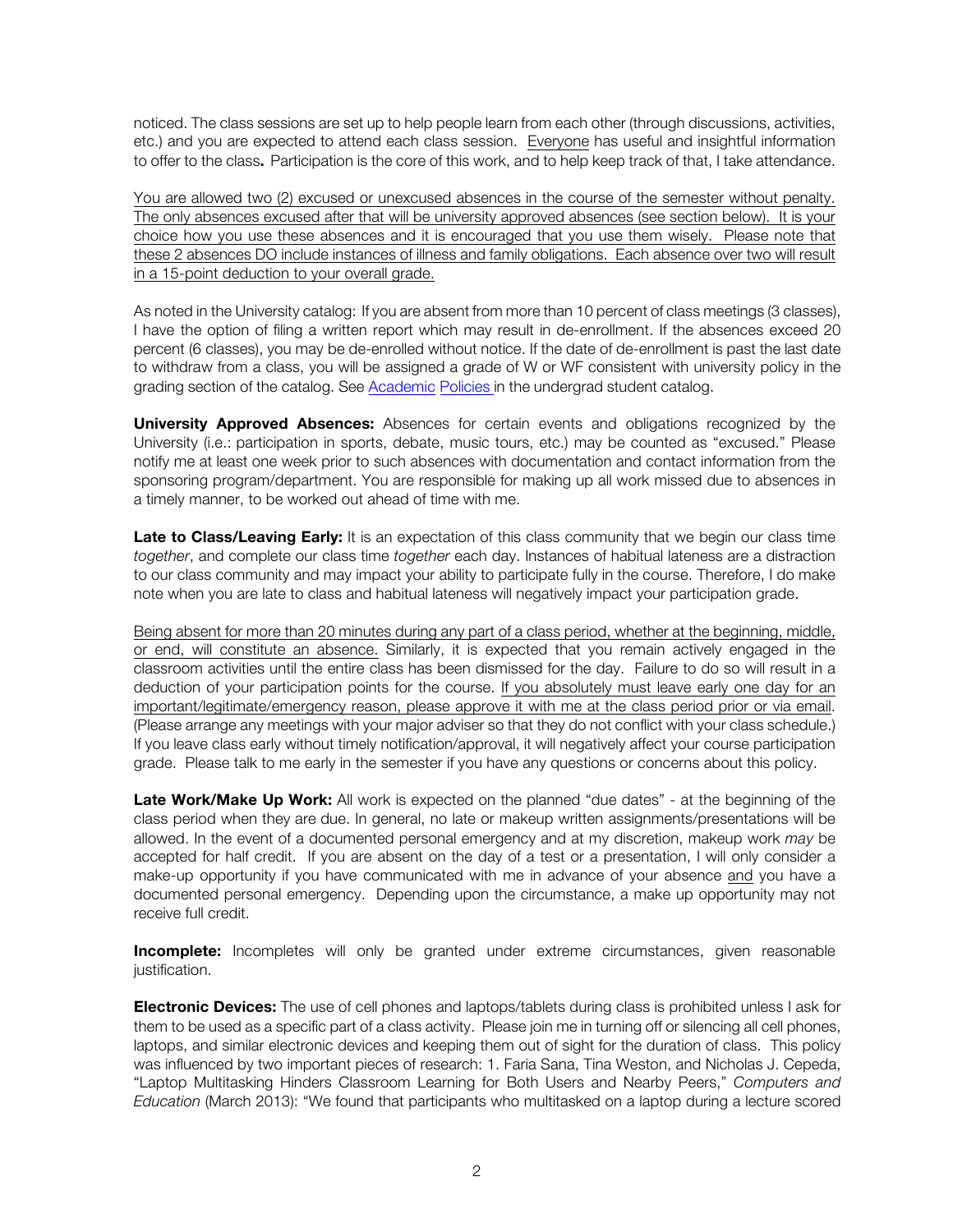lower on a test compared to those who did not multitask, and participants who were in direct view of a multitasking peer scored lower on a test compared to those who were not. The results demonstrate that multitasking on a laptop poses a significant distraction to both users and fellow students and can be detrimental to comprehension of lecture content." 2. Pam A. Mueller and Daniel M. Oppenheimer, "The Pen Is Mightier Than the Keyboard: Advantages of Longhand Over Laptop Note Taking" (April 2014). In this study, the authors found that students who hand wrote their notes during lectures remembered more material than students who used laptops for notetaking because they could not write everything down verbatim. The extra processing required by the hand writers to select important over extraneous information was beneficial for their retention of the material they were learning.

**Email:** I will frequently use email to communicate with you and I do my best to respond to your emails as promptly as possible. I will respond to emails Monday-Friday from 8:00 am – 4:00 pm. If you send me an email over the weekend or holiday, I will respond on the following school day.

**Written Work:** Please type, double-space and staple all written work unless instructed otherwise.It is my expectation that all writing will be clear, coherent, and free of grammatical/spelling errors. Please proof all written work – your grade will reflect both the substance and the style of your writing. When working on the computer, try to plan for the "unexpected" but predictable problems: plan extra time for library printing lines and back up files as you go.

#### **Student Responsibility:**

It is the student's responsibility to maintain his/her class schedule. Should the need arise to drop this course (personal emergencies, poor performance, etc.), the student has the responsibility to follow through (provided the drop date meets the stated calendar deadline established by the university), not the instructor. Simply ceasing to attend this course or failing to follow through to arrange for a change of registration (drop/add) may easily result in a grade of F on the official transcript.

#### **Final Exam Policy:**

Successful completion of this class requires taking the final examination on its scheduled day. The final examination schedule is posted on the Class Schedules site. Final exams will not be given early before our assigned date/time. Please arrange any activities or transportation for the break around this finals schedule so that you can be present to take the test at the assigned time.

#### **Academic Dishonesty:**

Students should demonstrate academic honesty by doing original work and by giving appropriate credit to the ideas of others. As stated in the university catalog, "Academic dishonesty is the act of presenting information, ideas, and/or concepts as one's own when in reality they are the results of another person's creativity and effort. Such acts include plagiarism, copying of class assignments, and copying or other fraudulent behavior on examinations. A faculty member who believes a situation involving academic dishonesty has been detected may assign a failing grade for a) that particular assignment or examination, and/or b) the course." See Academic Policies in the undergrad student catalog.

#### **Academic Accommodations:**

While all students are expected to meet the minimum academic standards for completion of this course as established by the instructor, students with disabilities may require academic accommodations. At Point Loma Nazarene University, students requesting academic accommodations must file documentation with the Disability Resource Center (DRC), located in the Bond Academic Center. Once the student files documentation, the Disability Resource Center will contact the student's instructors and provide written recommendations for reasonable and appropriate accommodations to meet the individual learning needs of the student. This policy assists the University in its commitment to full compliance with Section 504 of the Rehabilitation Act of 1973, the Americans with Disabilities (ADA) Act of 1990, and ADA Amendments Act of 2008, all of which prohibit discrimination against students with disabilities and guarantees all qualified students equal access to and benefits of PLNU programs and activities.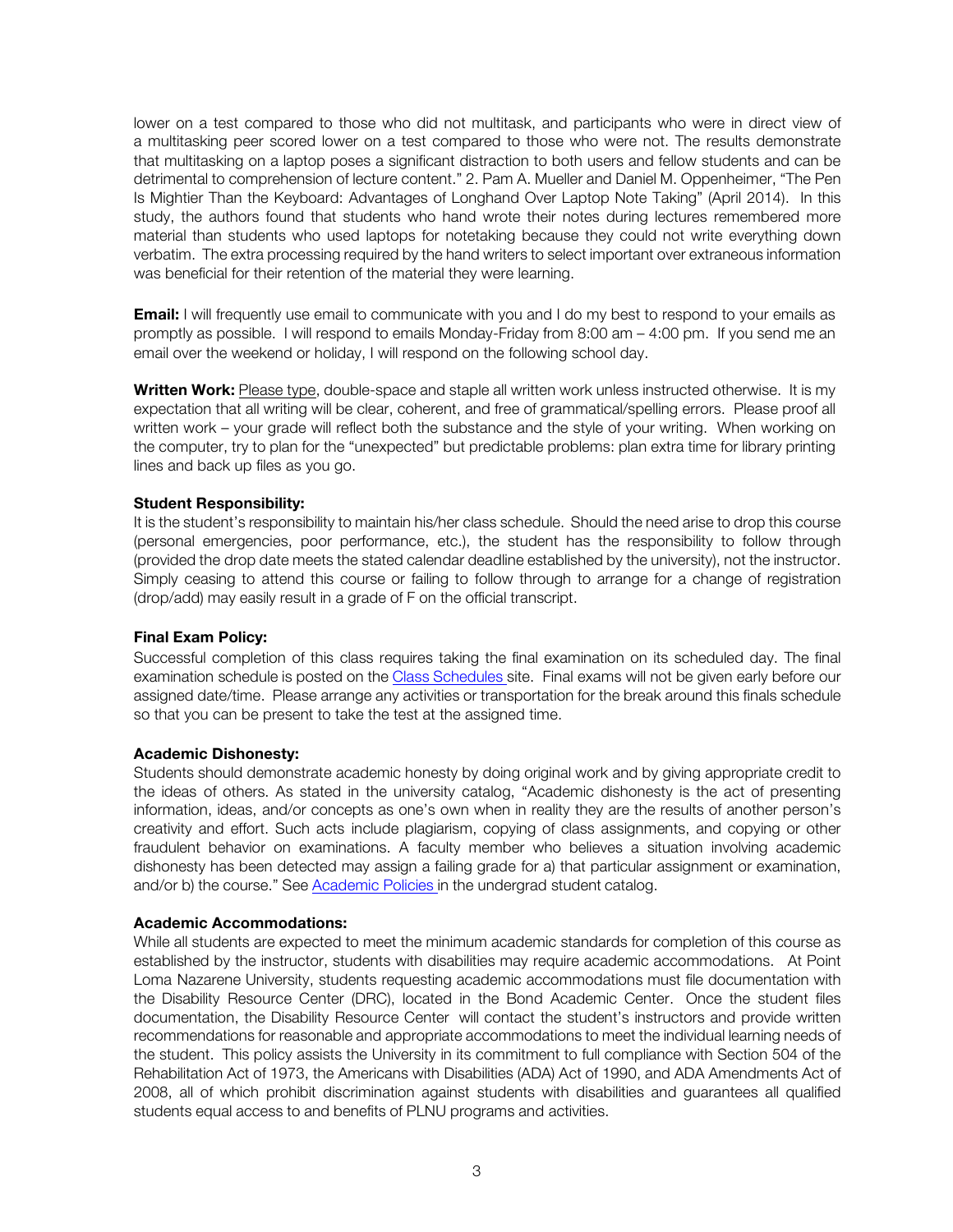#### **Ferpa Policy:**

In compliance with federal law, neither PLNU student ID nor social security number will be used in publicly posted grades or returned sets of assignments without student written permission. This class will meet the federal requirements by (each faculty member choose one strategy to use: distributing all grades and papers individually; requesting and filing written student permission; or assigning each student a unique class ID number not identifiable on the alphabetic roster.). Also in compliance with FERPA, you will be the only person given information about your progress in this class unless you have designated others to receive it in the "Information Release" section of the student portal. See Policy Statements in the undergrad student catalog.

### **PLNU Copyright Policy:**

Point Loma Nazarene University, as a non-profit educational institution, is entitled by law to use materials protected by the US Copyright Act for classroom education. Any use of those materials outside the class may violate the law.

# CLASS ASSIGNMENTS & COURSE SCHEDULE

**Exams:** There are two exams in this course – one near the middle of the semester and one during finals week. The exams will include material from the book and in-class discussion/activities. Exams may contain T/F, Multiple Choice, Matching, Fill-in-the-blank, and short response/essay questions. You will receive a study guide before each exam to aid in your preparation.

**Derber Field Observations:** We will be reading an excerpt from Charles Derber's book, *The Pursuit of Attention* (posted on Canvas.) Inspired by Derber's work, you will be conducting some field observations of conversational narcissism occurring in social settings outside of the classroom. You will be asked to turn in an essay in addition to your field notes that reflects upon your observations as well as your own practice of conversational responses. More detail about this assignment will be given in class on the day that it is assigned (see course schedule.)

**Dialogue Café Group Project & Presentation:** In this course, we will be learning about World Café, a method for group interaction that is centered around the practice of dialogue. As a group, you will create a time and space to host your own Dialogue Café (inspired by the World Café model). You will develop some central questions for discussion around an issue of your choice, invite some friends, and facilitate a dialogue around your selected questions. Your group will turn in a Dialogue Café plan for approval/ feedback from me before you host your Dialogue Café. At the end of the semester, your group will present about your Dialogue Café to the rest of the class, including photos from the event and feedback from your participants. More detail about this assignment will be given in class on the day that it is assigned.

**Reading Check-ins and Participation:** At times you will be given short assignments or exercises in class (typically at the beginning of class) that will prompt you to recall and/or reflect upon your reading assignment for that day. Reading Check-ins will vary between 5-10 points each and can take a variety of forms (freewrite, short quiz, creating a discussion question, small group discussion, etc.) Reading check-ins cannot be made up. If you come late to class and miss a reading check in, you will receive a zero on that assignment. If you come late, you will not be given extra time to complete a reading check in. Your reading from the assigned chapter of the textbook should be completed before you come to class on Tuesday. Reading check-ins may be given on either Tuesday or Thursday class periods.

The remaining portion of this grade will be designated for your class participation and will reflect your involvement in the course, including (but not limited to): your regular and on-time class attendance, how well/completely you read for the day and incorporate text concepts into the discussion/activities, how "present" you are in class, how readily you volunteer for in-class activities, and how well you generally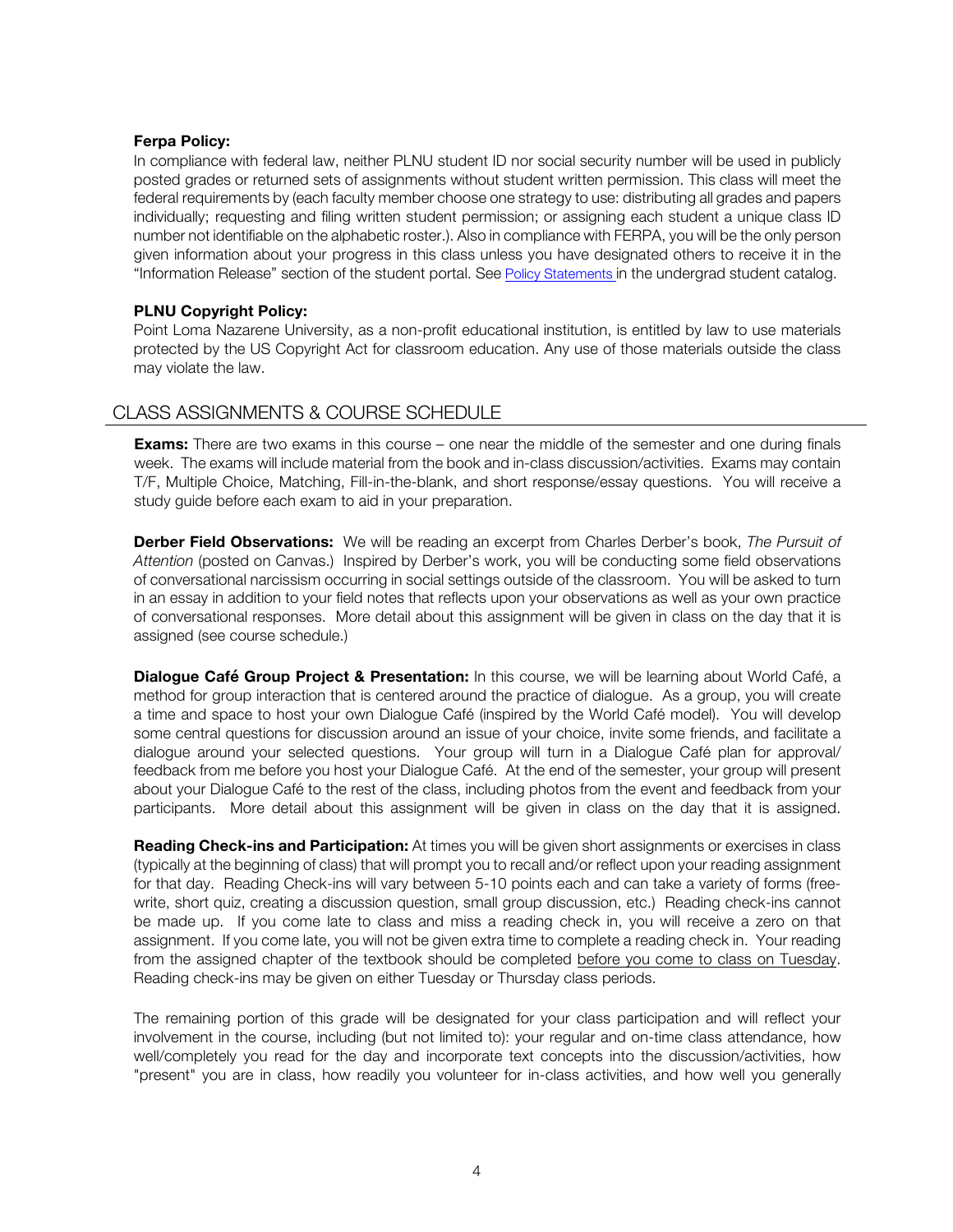project respectful involvement such as supportive listening, nonverbal feedback, etc.

# ASSESSMENT & GRADING

| Grade Scale (% to Letter): |           |          |      |
|----------------------------|-----------|----------|------|
| 93-100                     | Α         | 73-76    | C    |
| 90-92.9%                   | А-        | 70-72    | $C-$ |
| 87-89                      | B+        | 67-69    | D+   |
| 83-86                      | В         | 63-66    | D    |
| 80-82                      | B-        | 60-62    | D-   |
| 77-79                      | $C_{\pm}$ | $0 - 59$ | Е    |

## Point Distribution

| <b>COURSE REQUIREMENTS</b>                       | <b>Number of Points</b><br><b>AVAILABLE</b> | <b>Number of Points</b><br>I EARNED |
|--------------------------------------------------|---------------------------------------------|-------------------------------------|
| Mid Term Exam                                    | 100                                         |                                     |
| Final Exam                                       | 100                                         |                                     |
| Derber Field Observations                        | 100                                         |                                     |
| Dialogue Café Group Project - Plan               | 25                                          |                                     |
| Dialogue Café Group Project & Presentation       | 100                                         |                                     |
| Reading Check-ins & Participation                | 125                                         |                                     |
| <b>TOTAL</b>                                     | 550                                         |                                     |
| - Absence penalties (15 pts. per absence after 2 | (e.g., 3 absences                           |                                     |
| absences)                                        | $= -15$                                     |                                     |

# **Tentative Course Schedule**

- Subject to change with fair notice.
- Please complete reading prior to arriving at class on the assigned due date.

| WK. | Date   | <b>Topic</b>                           | Reading/Assignments Due                 |
|-----|--------|----------------------------------------|-----------------------------------------|
|     | R 8/31 | Welcome/Course Introduction            |                                         |
|     | T 9/5  | Comm Competence in Groups              | Ch. 1                                   |
|     | R 9/7  | Comm Competence in Groups              |                                         |
| 3   | T 9/12 | Groups as Systems                      | Ch. 2                                   |
|     | R 9/14 | Groups as Systems                      |                                         |
| 4   | T 9/19 | <b>Group Development</b>               | Ch. 3                                   |
|     | R 9/21 | Group Development                      | Quick Reference Guide for Hosting World |
|     |        | Assign: Dialogue Café Group Project    | Café (find on Canvas)                   |
| 5   | T 9/26 | Group Climate                          | Ch. 4                                   |
|     |        | Dialogue Café: Set the Context         |                                         |
|     | R 9/28 | Group Climate                          | Derber, Ch 2 (find on Canvas)           |
|     |        | <b>Conversational Narcissism</b>       |                                         |
|     |        | Assign: Derber Field Observations      |                                         |
| 6   | T 10/3 | Roles in Groups                        | Ch. 5                                   |
|     |        | Dialogue Café: Create Hospitable Space |                                         |
|     | R 10/5 | Roles in Groups                        |                                         |
|     |        | Dialogue Café: Questions that Matter   |                                         |